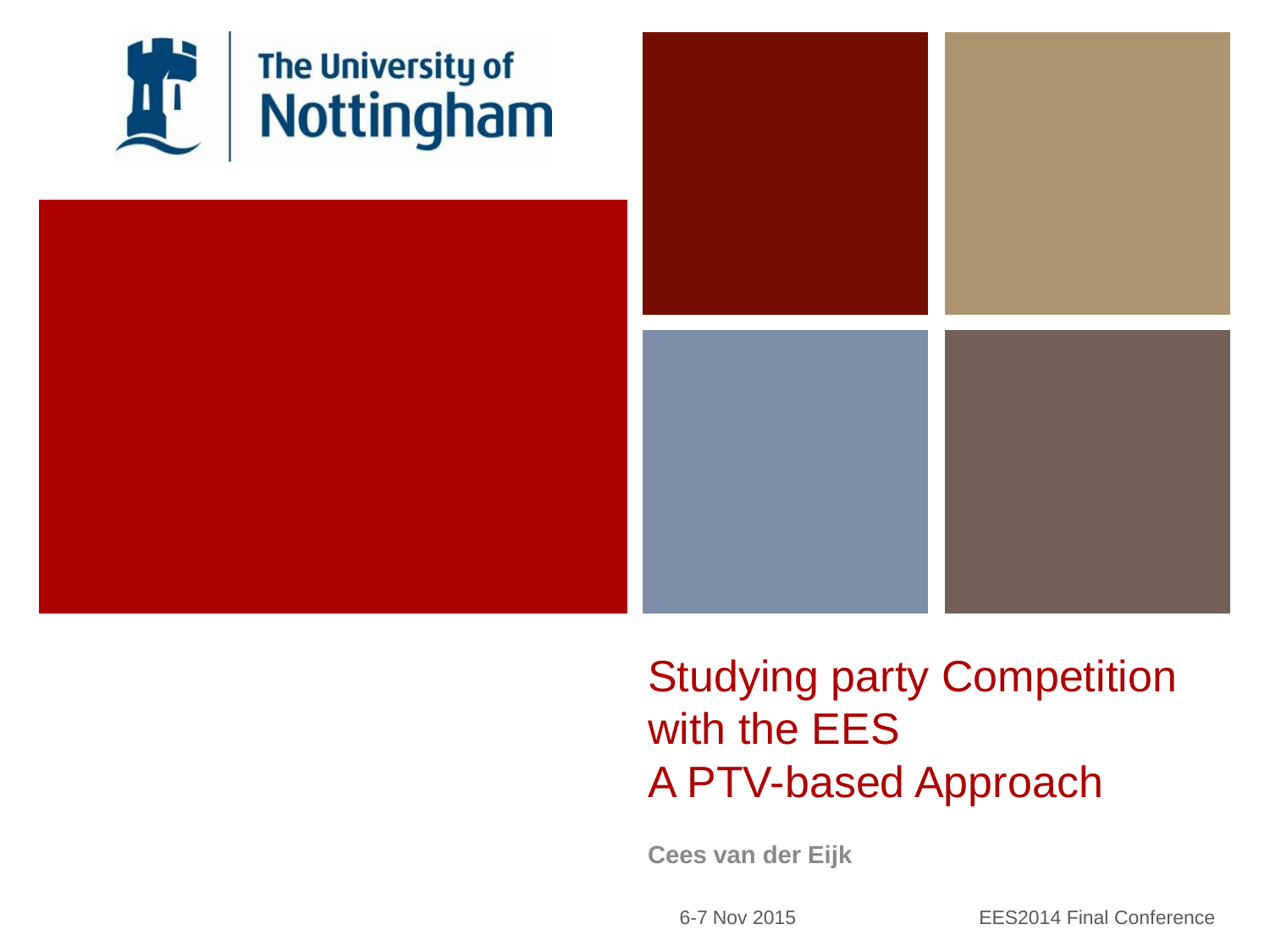### Focus

- Substantive focus: Electoral Competition
	- **e** generally seen as a necessary condition for responsiveness in democratic systems
	- Study of electoral competition linked to questions about quality of electoral process
- Use of the EES as a tool for comparative electoral research
- **Emphasis here on instrumentation: ways in which EES can be** used to measure aspects of electoral competition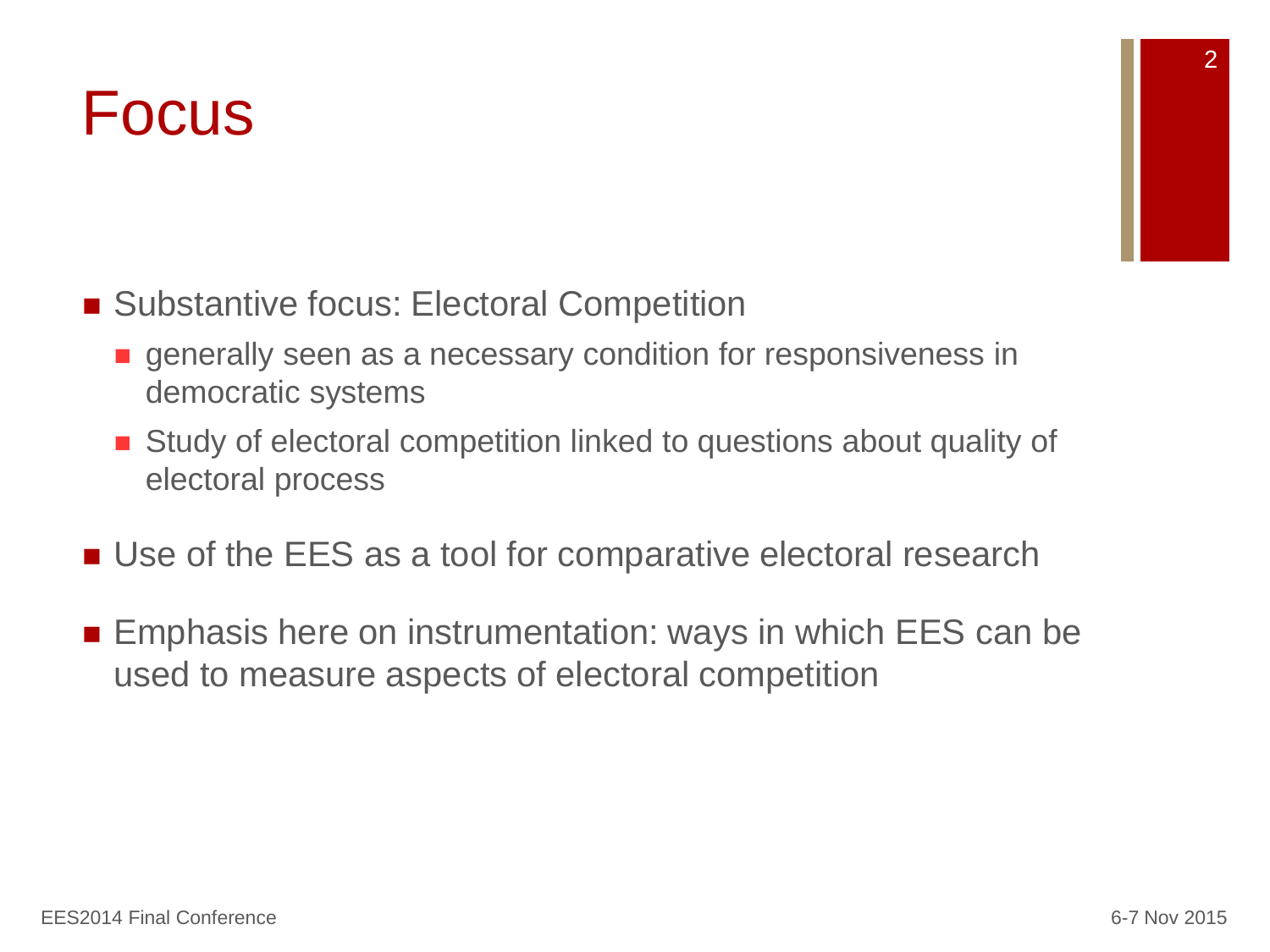## **Conceptualisation**

■ Dimensions of electoral competition (cf. Bartolini 2002):

- a. Contestability (openness at the supply side; entry costs)
- b. Availability (openness at the demand side; elasticity)
- c. Decidability (relevant differentiation between the options)
- d. Vulnerability (relevant consequence for government power)
- **These dimensions relate to different units and levels of** analysis: Parties and party systems (a and c); Political system (a, b, c and d); Citizens (b and c)
- **EX** EES offers unique opportunities to define interrelated measures of electoral competition for b and c, and for all these levels of analysis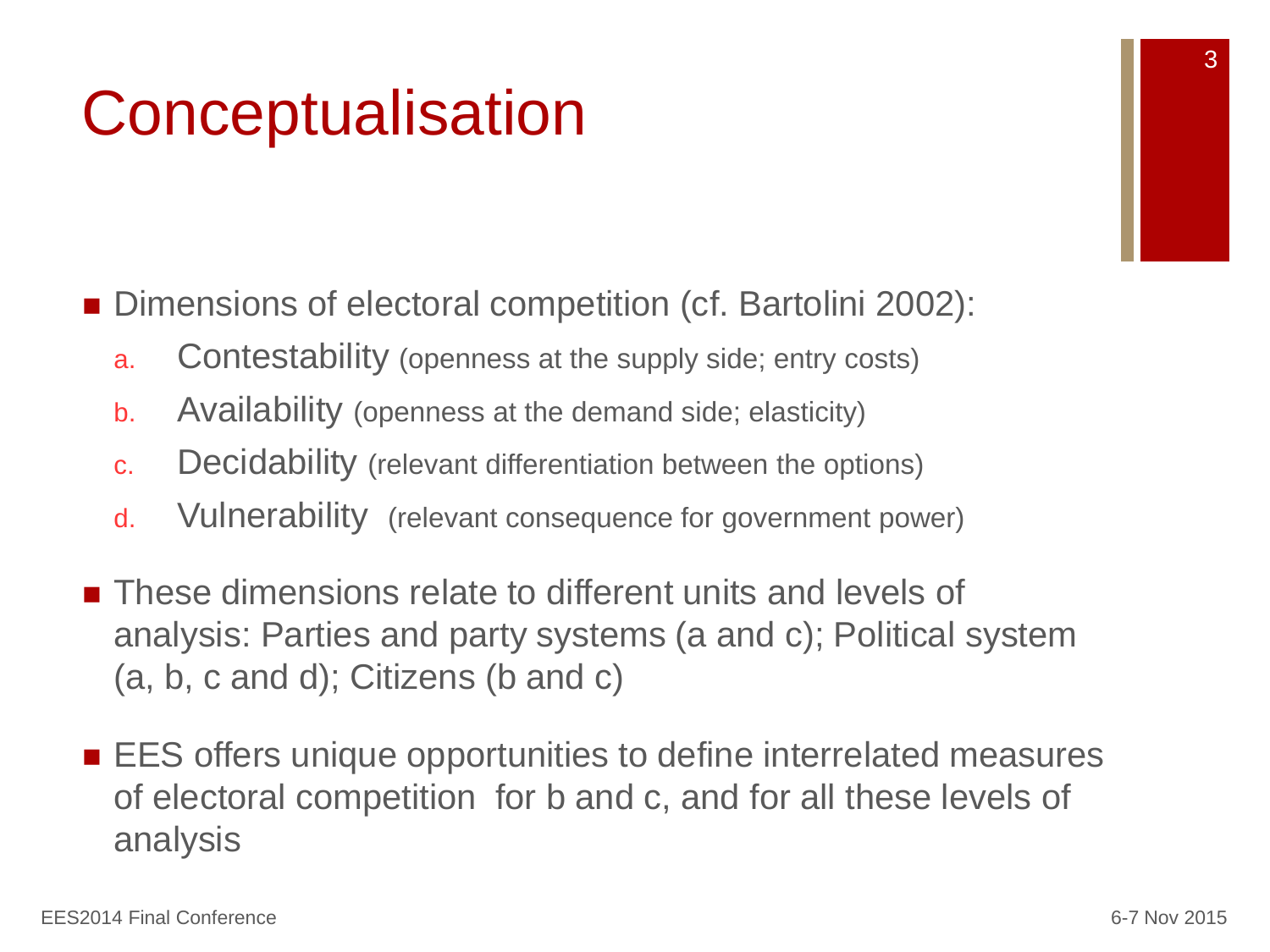## Conceptualisation 2

■ Competition in the sense of 'competitiveness' is inherently about uncertainty and evidence-based counterfactuals *"We consider a situation highly competitive if we believe the winner could easily have been different" (Elkins 1974:686)*

### ■ Counterfactuals can be based on

- Historical comparison. But: (unrealistic) assumption that different election are each other relevant counterfactuals.
- **Experimental evidence. But: issues of external validity.**
- Survey data on electoral preferences for all parties (nonipsative preferences). In EES (since 1989) PTVs.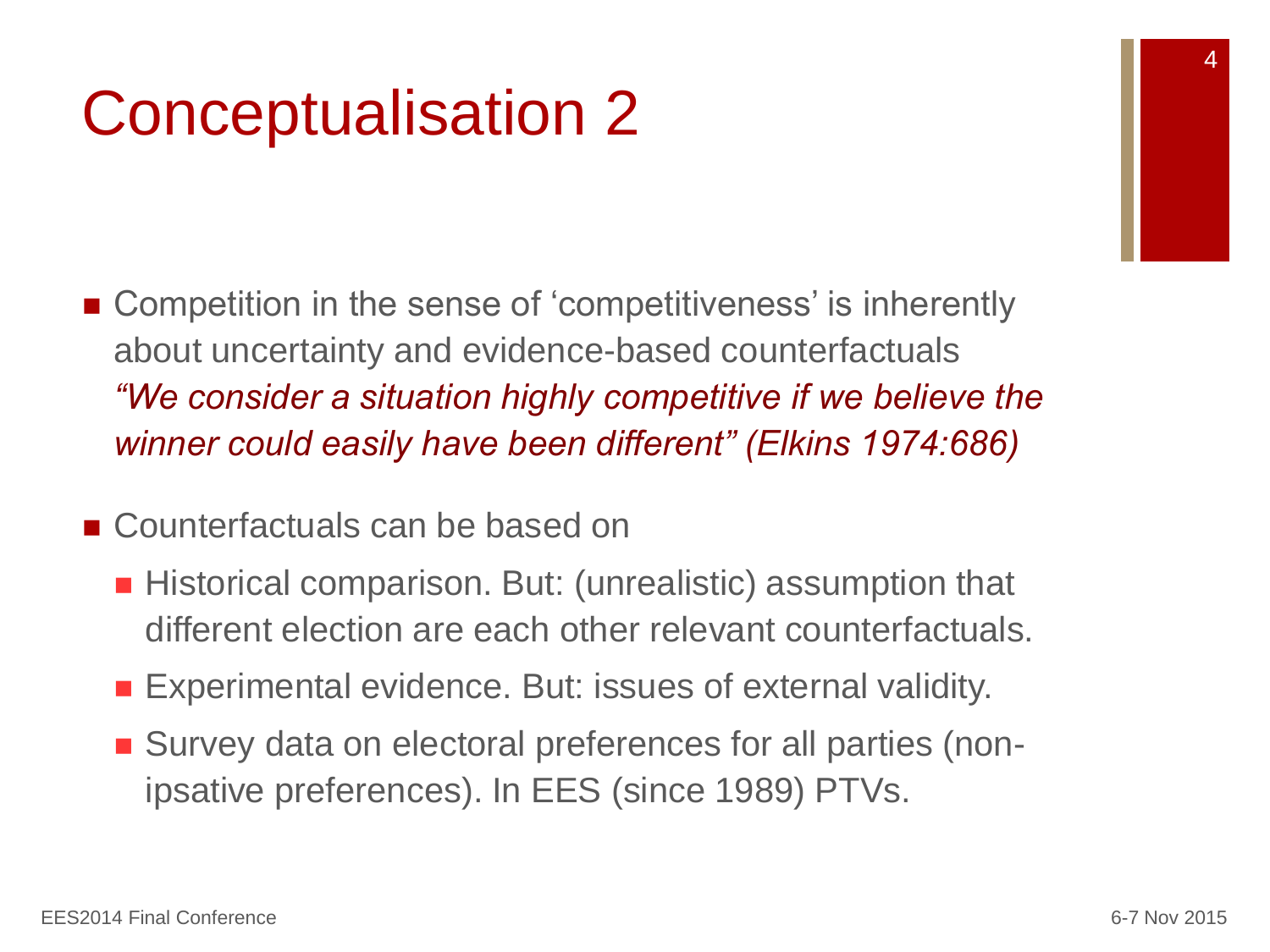# PTV items in EES

### ■ Question wording:

We have a number of political parties in (OUR COUNTRY) each of which would like to get your vote. How probable is it that you will ever vote for the following parties? Please answer on a scale where '0' means "not at all probable" and '10' means "very probable"

- Number of parties for which question is asked:
	- Up to 8 in EES2014
	- **In earlier EESs variable across countries**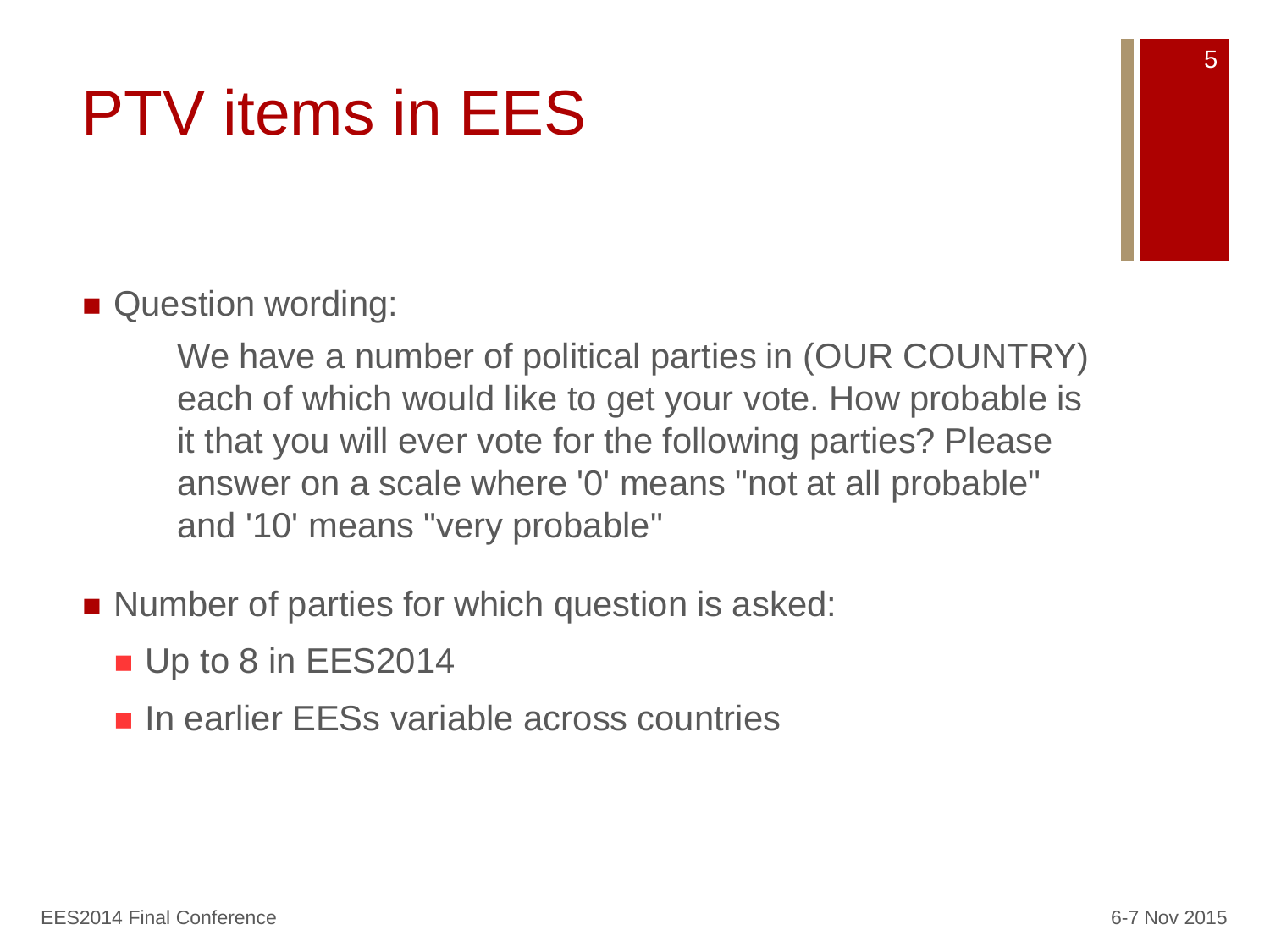# Validation of PTVs

### ■ Validation:

- % voting for party with highest PTV
- **Low %s DK or refusals**
- Same explanatory model holds for all PTVs (requires socalled 'stacked' data analysis)
- These tests demonstrate high construct validity
- Additionally, using other data than EES: PTVs perform in these respects better than other non-ipsative measures (like-dislike scores; feeling thermometers) (cf Van der Eijk et al 2006; van der Eijk and Marsh 2012; van der Eijk and Fox 2015)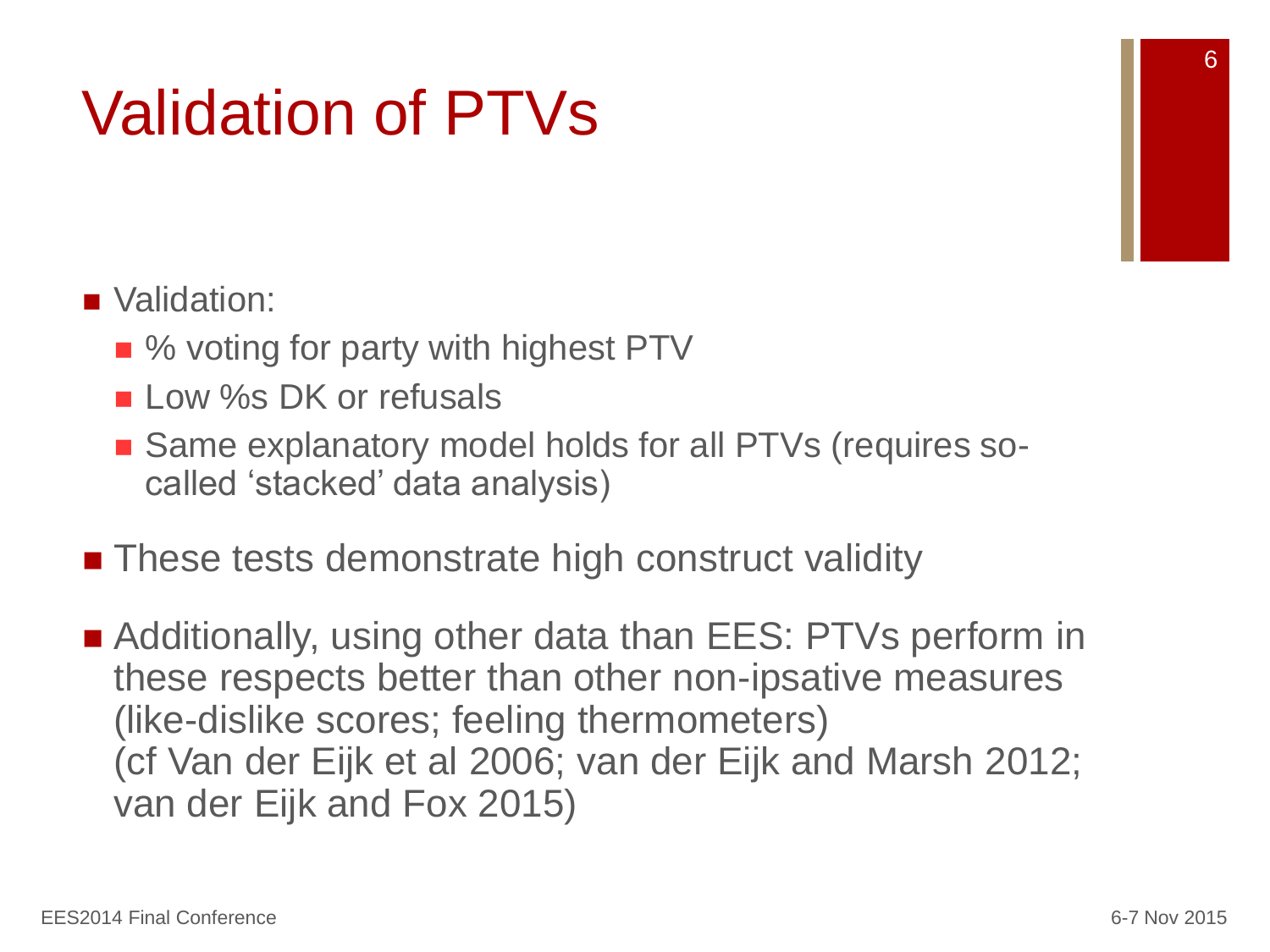# Measures of competition

- At micro-level (individual citizens)
- At party-level
- At party-dyad level
- At party-grouping level
- At party-system level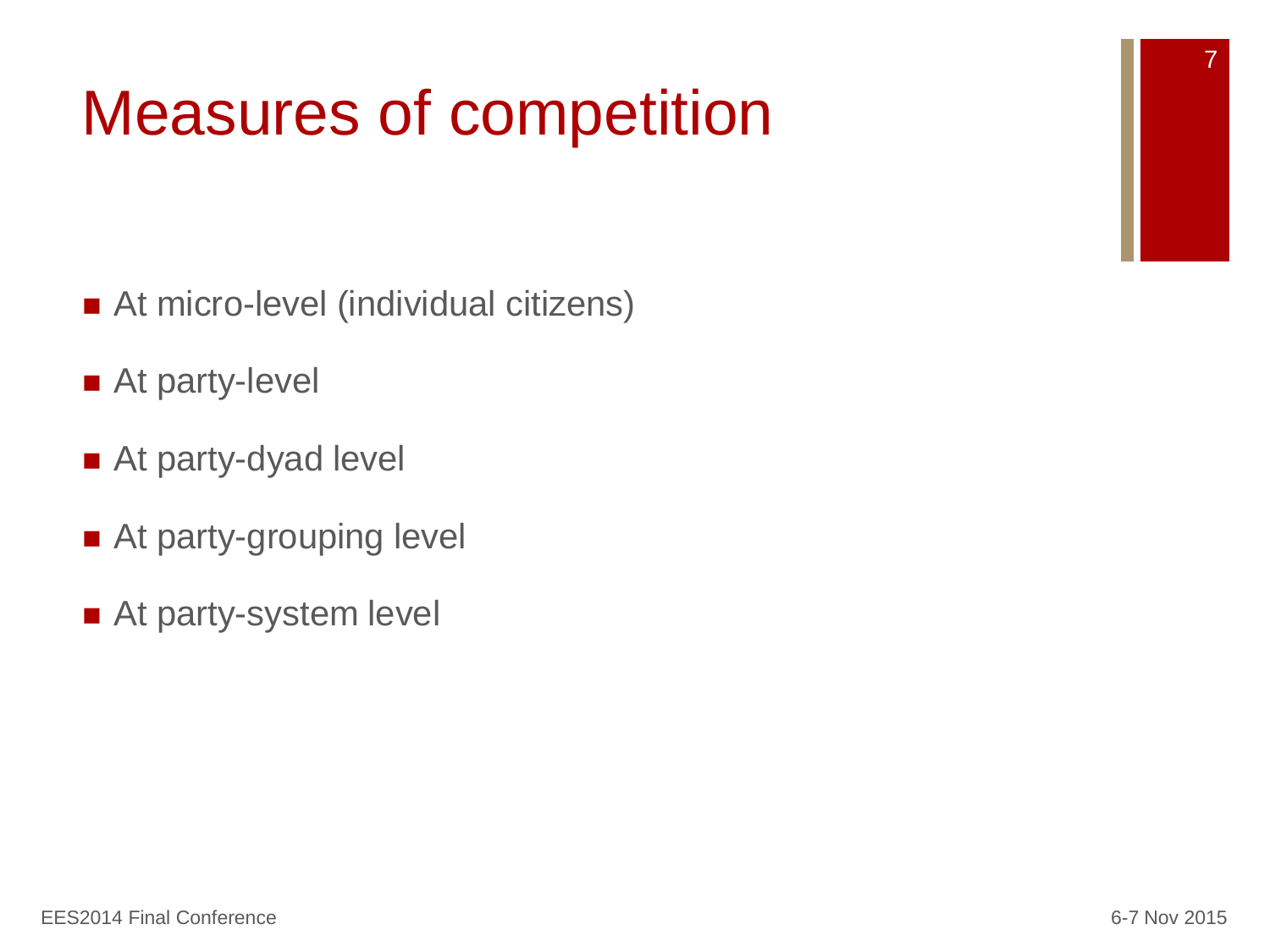### Micro-level party competition

- Various possibilities to operationalise the 'availability' aspect of electoral competition at the individual level:
	- a) # of PTVs above specified threshold  $(e.g., \ge 8)$
	- b) 'gap' between highest and second highest PTV Obviously, such measures are heavily correlated
- Of these some form of b) has been used extensively (e.g., van der Eijk & Oppenhuis 1991; Kroh et al. 2007; van der Brug et al. 2007; Dinas 2010) and has been shown to be a stronger predictor of instability of choice than even party identification.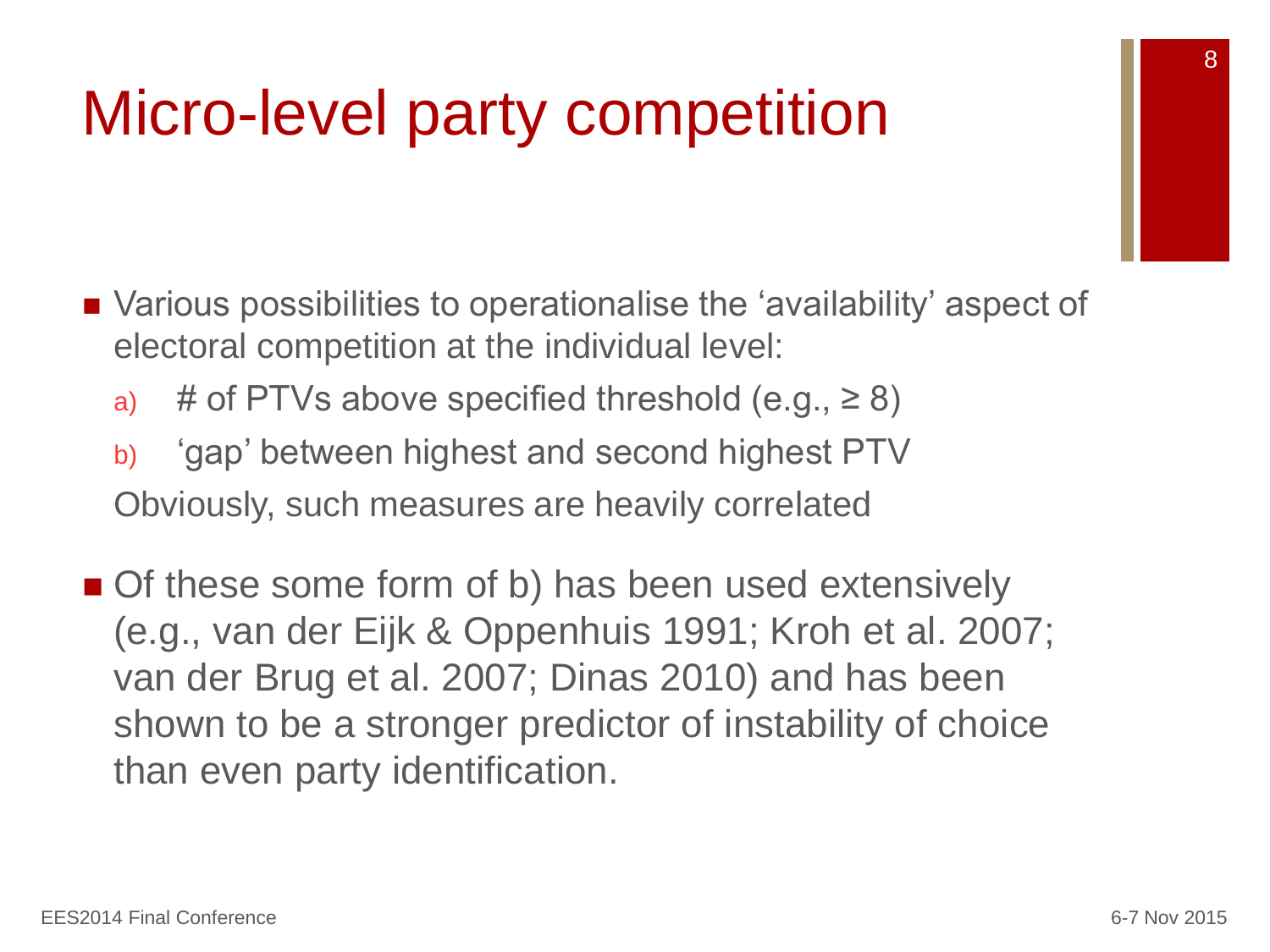## Availability at system level

- Aggregation of individual-level availability yields a system-level description
- The following graph does this for the 'ptv-gap' variable (range 0-10), which has been recoded into 4 categories
	- Gap  $=<$ 1 : at least two parties tied or nearly tied; high availability, from campaign panels in some countries we know that the ordering between such parties can easily 'flip' during a campaign
	- Gap =  $2$
	- Gap =  $3$
	- Gap  $>= 4$ : a gap of this magnitude is very rarely bridged in the course of campaign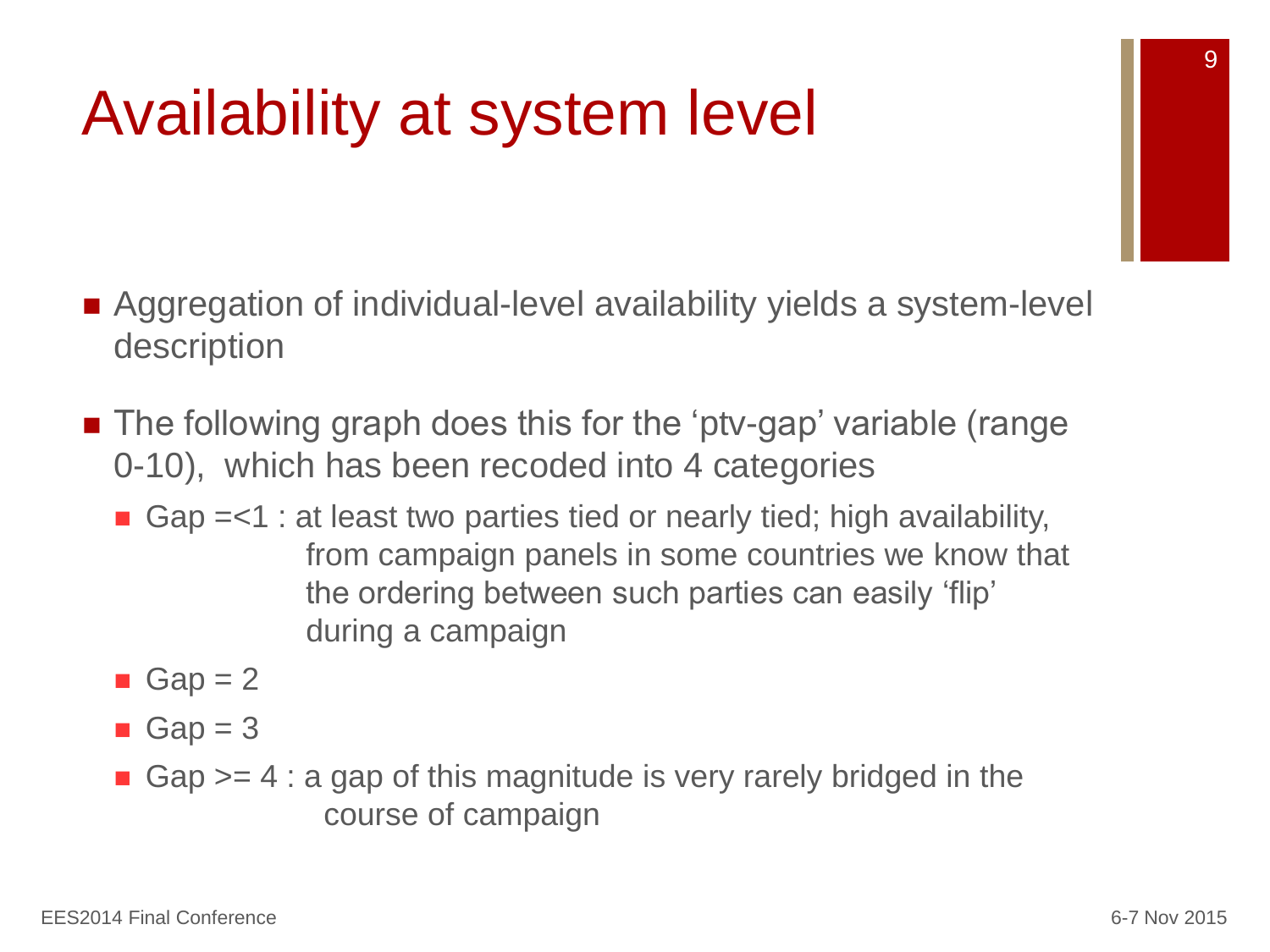### **Electoral Availability (percentages ) blue=high ; purple = low**

■ Series1 ■ Series2 ■ Series3 ■ Series4

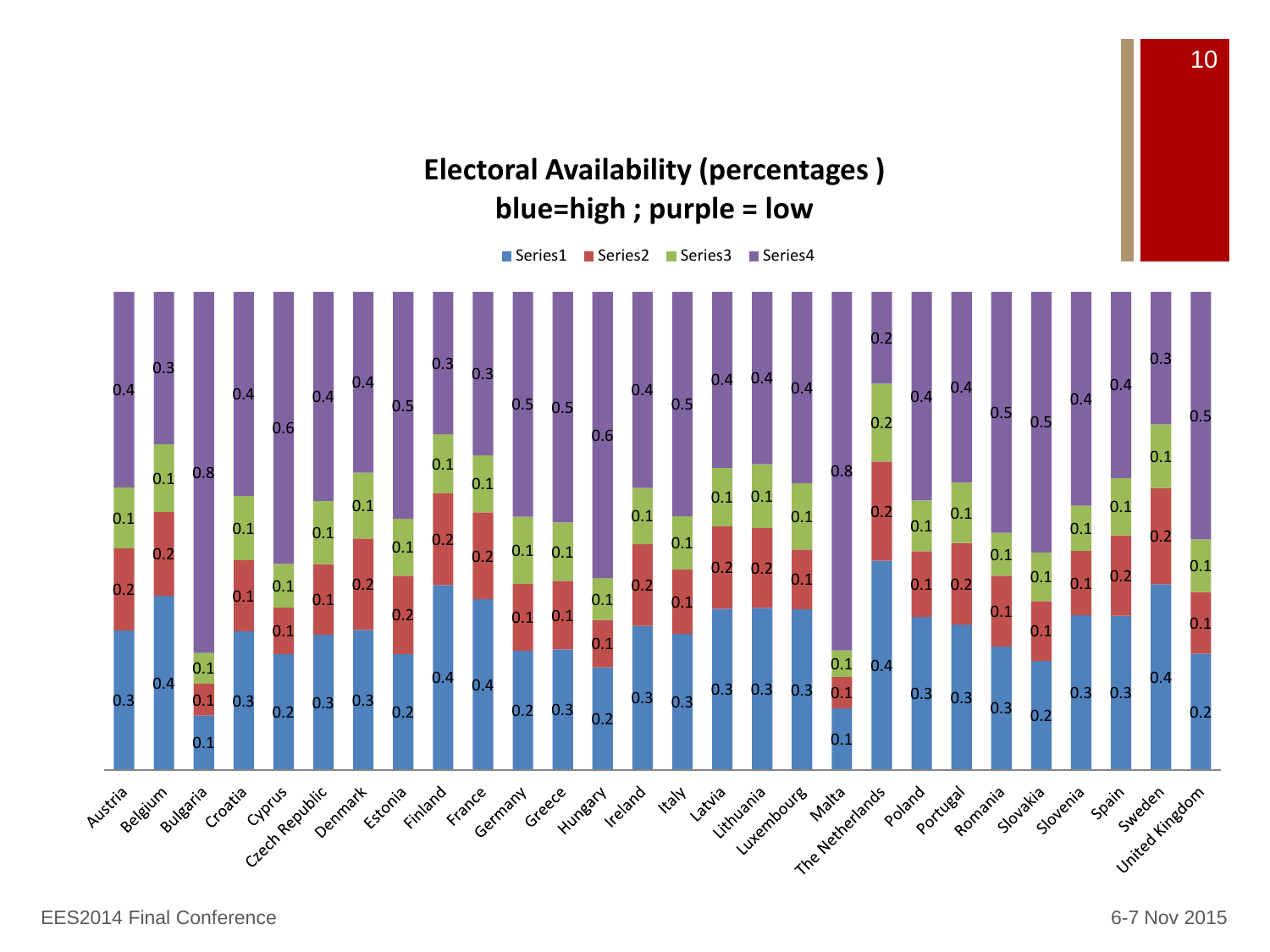### Additional micro-level aspects

- As precondition for responsiveness, electoral availability has to be supplemented by a) relevant policy or ideological differentiation on the supply side, and b) voters preferences being structured by these differences.
- This can be gauged at the micro-level by correlating PTV scores with respondents' perceptions of party positions, and by assessing the range (across parties) of such positions.
- Doing so in EES2014 for left/right demonstrates that, the average correlation is approximately .5 , and that, on average, respondents perceive to have a choice in this respect (closest party in L/R terms is 5.6 closer than least close party, on a 10 pt range).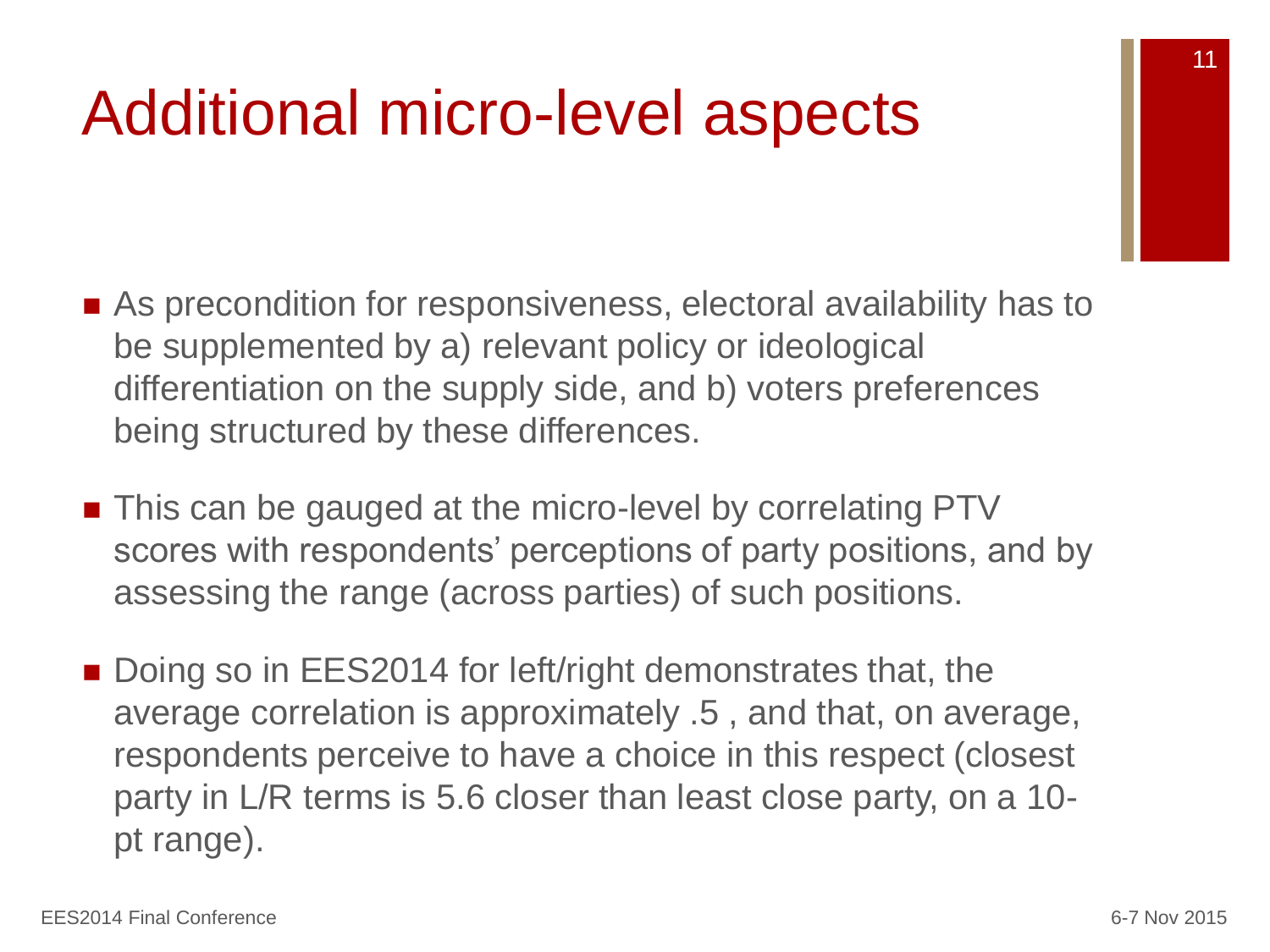### Example (from Kroh et al 2007)

#### **Table 11.2 Proportions of voters subject to intense competition and beyond competition (1989, 1994, and 1999)**

|                   | Subject to intense competition |      |      | Beyond competition |      |      |  |
|-------------------|--------------------------------|------|------|--------------------|------|------|--|
|                   | 1989                           | 1994 | 1999 | 1989               | 1994 | 1999 |  |
| Austria           |                                |      | 0.37 |                    |      | 0.36 |  |
| Belgium: Flanders | 0.41                           | 0.39 | 0.33 | 0.39               | 0.36 | 0.34 |  |
| Belgium: Wallonia | 0.26                           | 0.30 | 0.38 | 0.52               | 0.45 | 0.30 |  |
| <b>Britain</b>    | 0.29                           | 0.28 | 0.42 | 0.45               | 0.45 | 0.28 |  |
| Denmark           | 0.37                           | 0.39 | 0.40 | 0.34               | 0.28 | 0.28 |  |
| Finland           |                                |      | 0.56 |                    |      | 0.22 |  |
| France            | 0.58                           | 0.53 | 0.62 | 0.19               | 0.20 | 0.14 |  |
| Germany           | 0.29                           | 0.33 | 0.34 | 0.39               | 0.34 | 0.36 |  |
| Greece            | 0.23                           | 0.30 | 0.42 | 0.63               | 0.49 | 0.36 |  |
| Ireland           | 0.50                           | 0.47 | 0.52 | 0.26               | 0.28 | 0.17 |  |
| Italy             | 0.36                           | 0.45 | 0.53 | 0.42               | 0.27 | 0.23 |  |
| Luxemburg         | 0.38                           | 0.37 | 0.36 | 0.41               | 0.32 | 0.32 |  |
| Netherlands       | 0.35                           | 0.44 | 0.51 | 0.40               | 0.25 | 0.18 |  |
| Portugal          | 0.32                           | 0.29 | 0.31 | 0.45               | 0.47 | 0.57 |  |
| Spain             | 0.33                           | 0.29 | 0.29 | 0.48               | 0.50 | 0.48 |  |
| Sweden            |                                |      | 0.42 |                    |      | 0.26 |  |
| <b>Mean EU-12</b> | 0.36                           | 0.37 | 0.42 | 0.41               | 0.35 | 0.31 |  |
| Mean EU-15        |                                |      | 0.43 | ۰                  |      | 0.30 |  |

Subject to intense competition: difference between the two highest ranked parties is 0 or 1.

Beyond competition: difference between the two highest ranked parties is more than 3.

П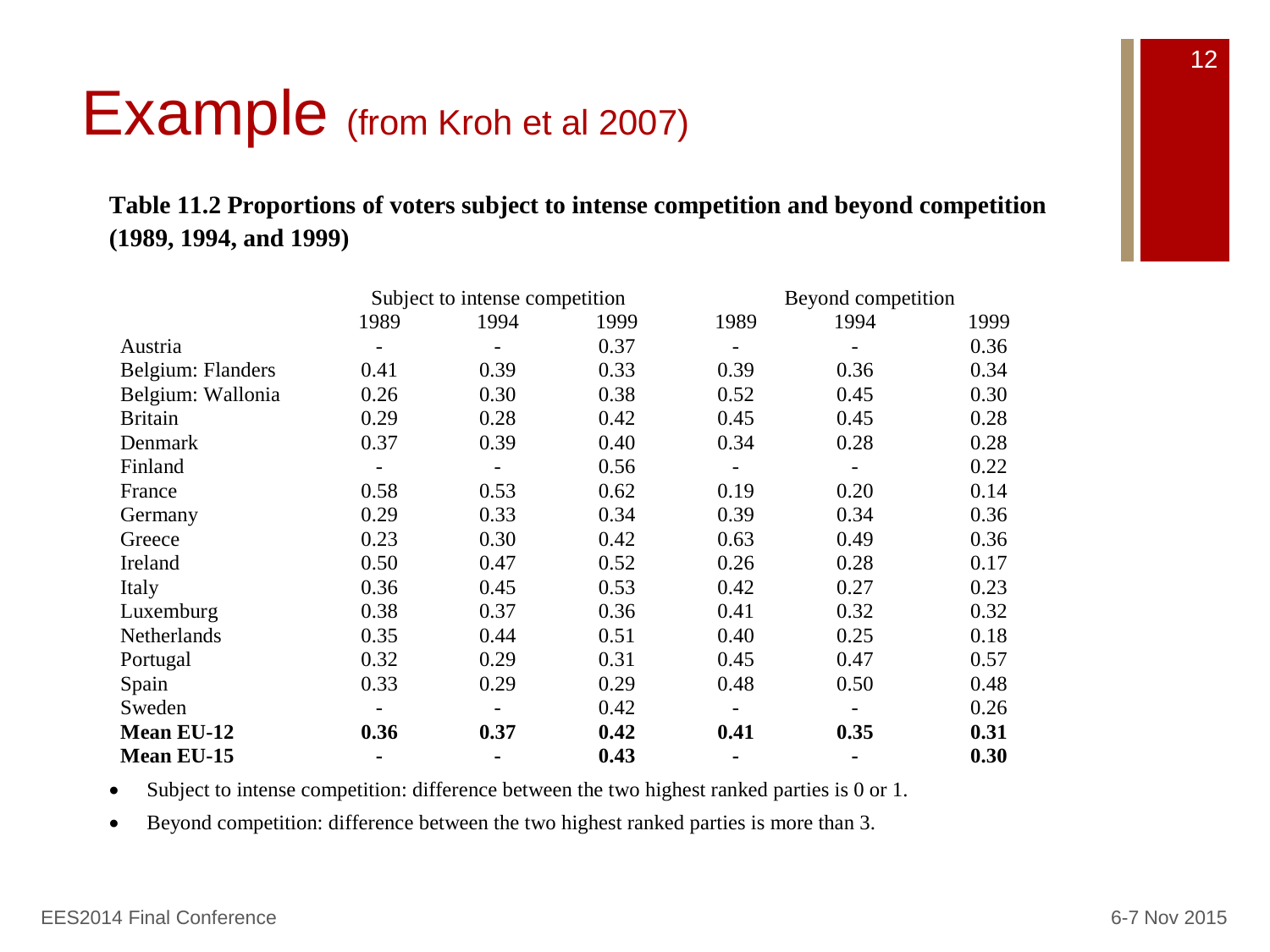## From PTVs to Potential Votes

Electoral availability at micro-level implies that voters belong to the 'potential electorate' of more than one party.

Contribution to potential electorate can be derived from PTVs:

$$
PV_{ik} = f(PTV_{ik})
$$

with  $f$  being a monotone non-decreasing function and  $0 \leq PV_{ik} \leq 1$ 

### NB: in this and following slides subscripts i and j pertain to parties, subscript k pertains to voters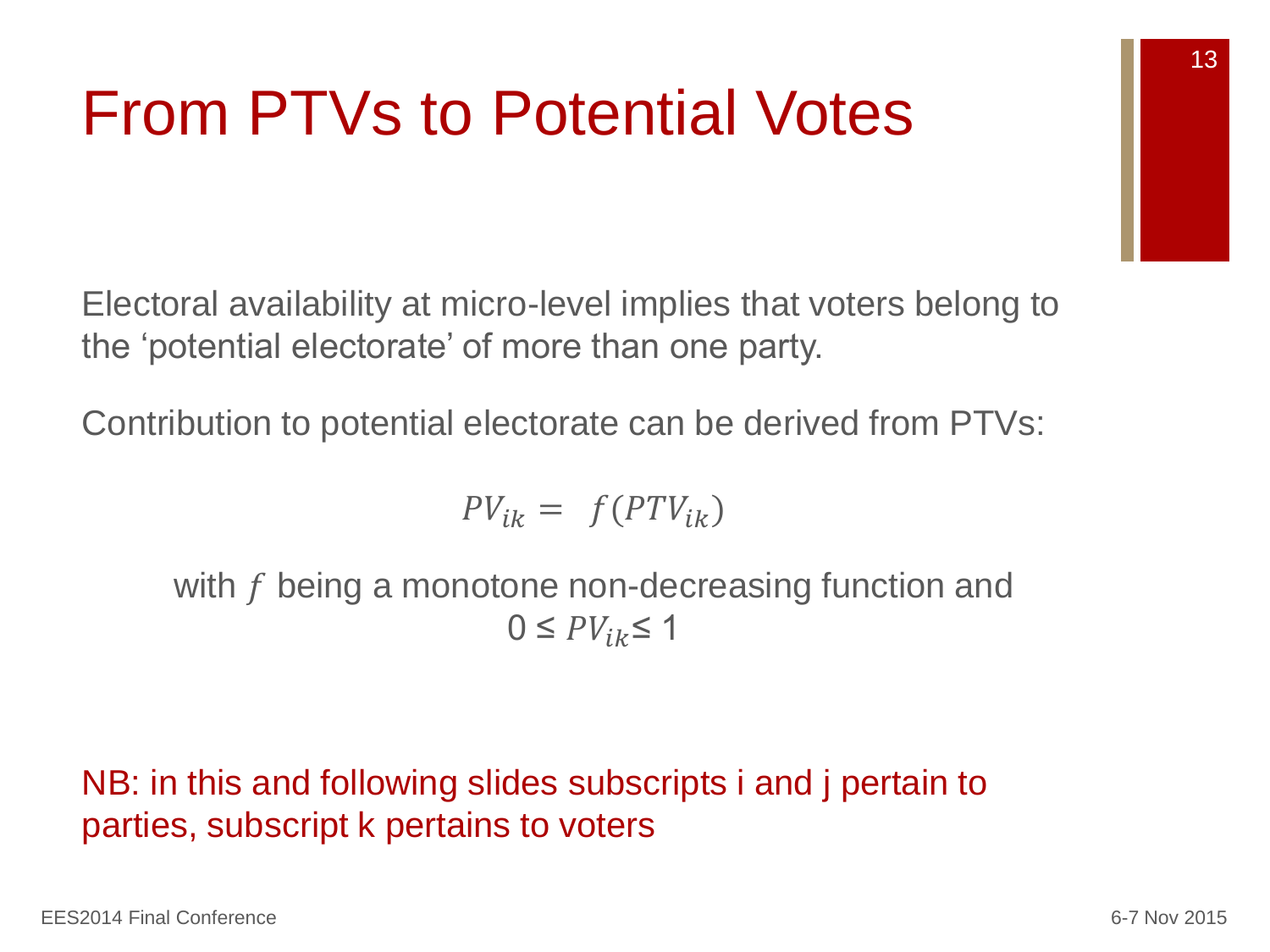## Potential Electorates

The transformation of PTVs to  $PV_{ik}$  allows the definition of parties' electoral potential (expressed here as a proportion of the sample, or, inferentially, of the sampled population):

$$
EP_i = \frac{\sum_{k=1}^{N} PV_{ik}}{N}
$$

At party level, therefore, a simple measure of competitive pressure is therefore

$$
EP_i / ER_i
$$

Where  $ER_i$  is the actual electoral result of party i (as proportion of the sample)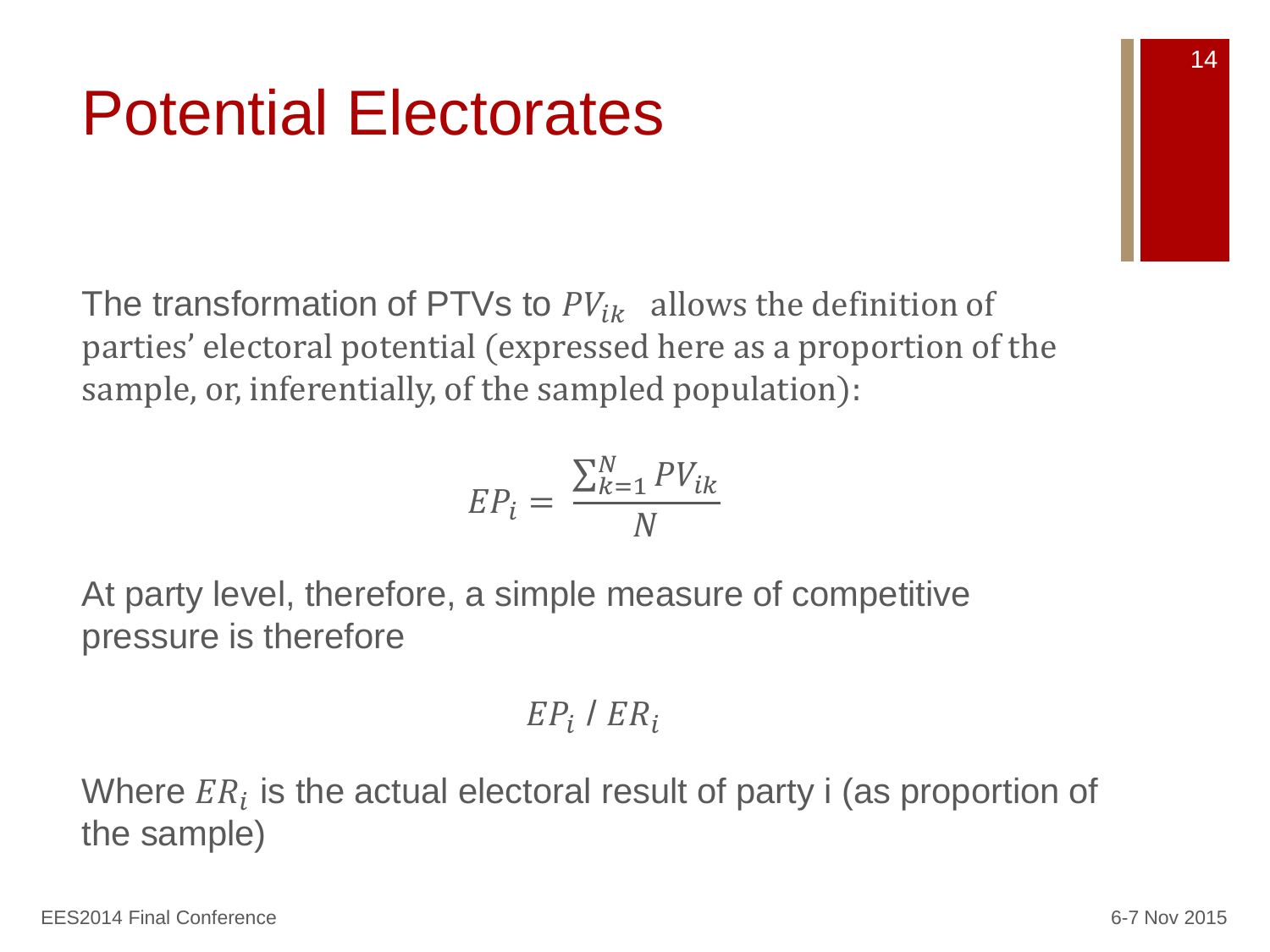### Joint Potential Electorates

■ The joint electoral potential of a set of parties can be defined in terms of respondents' highest potential vote for any of the parties in the set, to be aggregated to sample (or population) level. For a pair of parties:

$$
EP_{i\cup j} = \frac{\sum_{k=1}^{N}((\max PV_{ik}, PV_{jk}))}{N}
$$

Relevant for dyads of parties, as well as for other groupings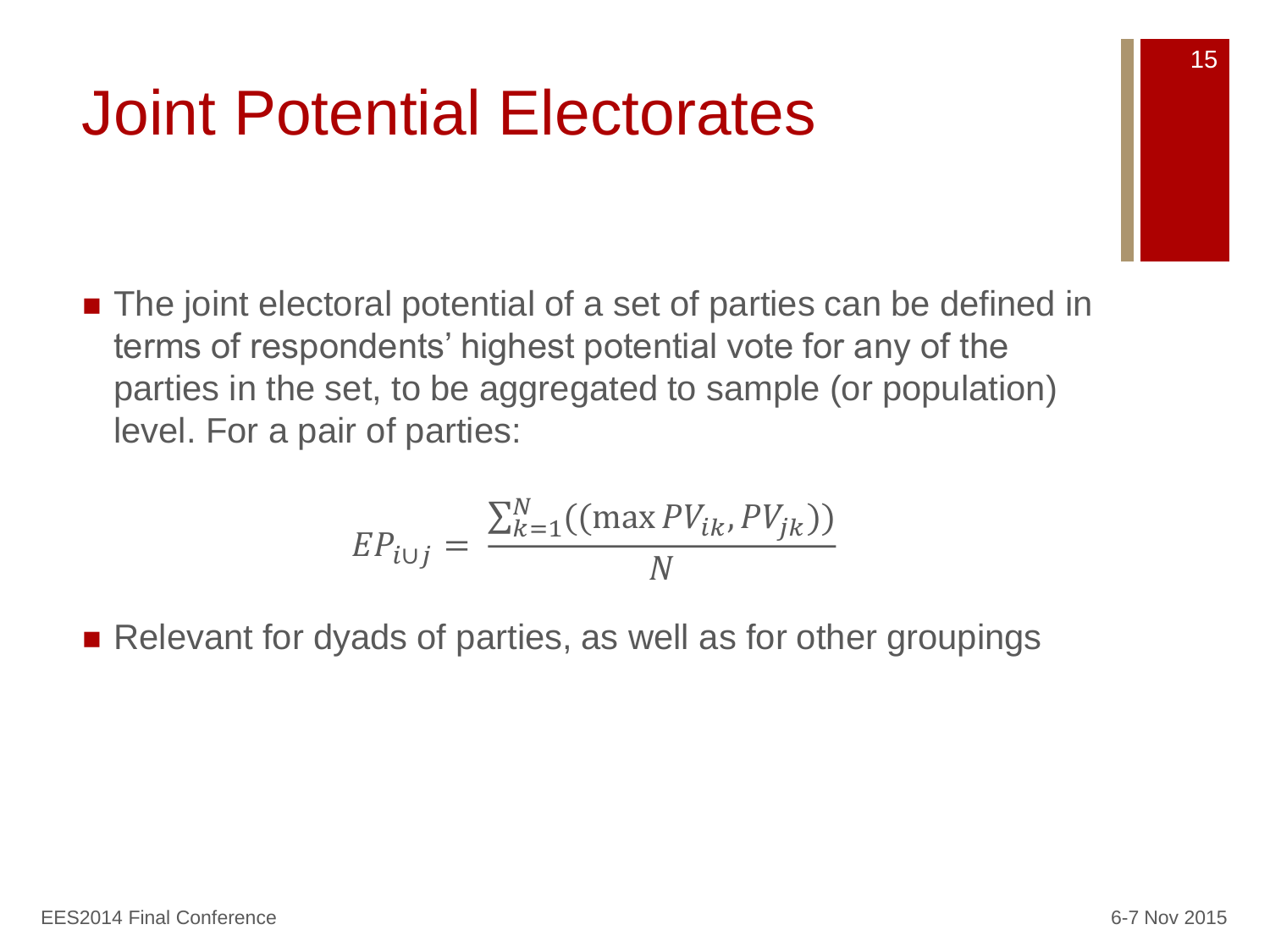# Overlap of Potential Electorates 2

Party competition between i and j can be expressed in different equivalent ways :

In absolute terms (in proportions of the entire sample) :

$$
PC_{ij} = EP_i + EP_j - EP_{i \cup j}
$$

In relative terms (expressed as proportion of i's potential electorate):

$$
PC_{ij|i} = \frac{\sum_{k=1}^{N} \min(PV_{ik}, PV_{jk})}{\sum_{k=1}^{N} PV_{ik}}
$$

Note, the second expression leads to different outcomes, dependent on whether it is normed on party i or party j.

EES2014 Final Conference 6-7 Nov 2015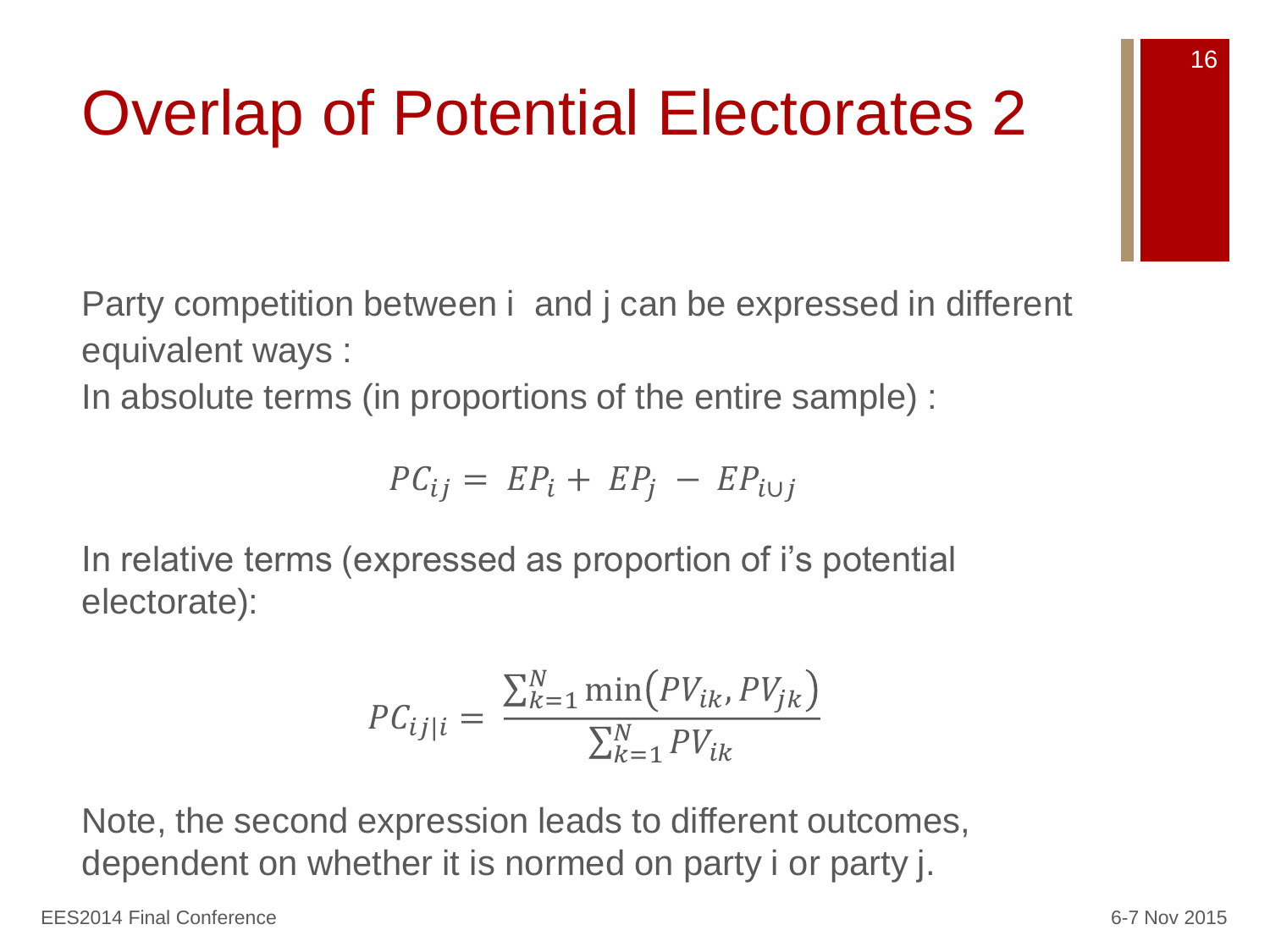# Example of Overlap of Potential **Electorates**

Empirical question: to what extent do parties' Potential Electorates overlap?

Example from 2009 European Election Study data (UK sample)



Figure 1: Overlap of support for Conservatives, UKIP and BNP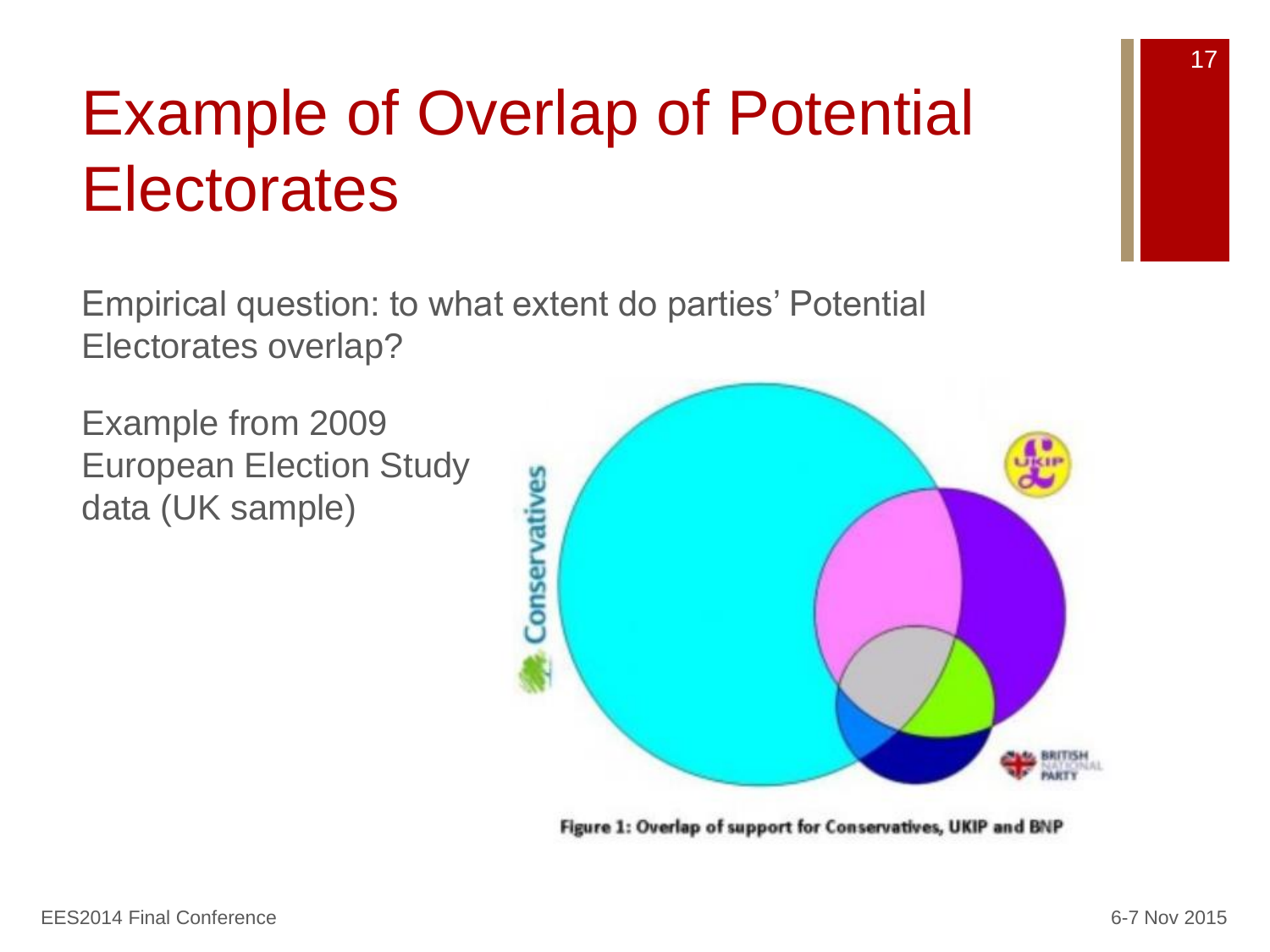### Another form of presentation (from Franklin & Curtice 1996; based on EES1989)

| Table 5.1 Potential Support and Overlap Between Parties in Britain in 1989 |  |  |  |  |  |  |
|----------------------------------------------------------------------------|--|--|--|--|--|--|
|----------------------------------------------------------------------------|--|--|--|--|--|--|

|                          | Labour | Nat. | Greens | Lib.Dem. | Cons. |
|--------------------------|--------|------|--------|----------|-------|
| Labour                   | 1.00   | 0.65 | 0.60   | 0.60     | 0.29  |
| <b>Nationalists</b>      | 0.13   | 1.00 | 0.17   | 0.18     | 0.09  |
| Greens                   | 0.44   | 0.62 | 1.00   | 0.59     | 0.35  |
| <b>Liberal Democrats</b> | 0.35   | 0.52 | 0.46   | 1.00     | 0.30  |
| Conservatives            | 0.28   | 0.42 | 0.45   | 0.49     | 1.00  |
| Potential Support (%)    | 42.0   | 8.4  | 31.2   | 24.3     | 39.8  |
| %Vote Elect              | 14.6   | 1.2  | 5.4    | 2.3      | 12.7  |
| %Valid Vote              | 40.1   | 3.4  | 14.9   | 6.2      | 34.7  |
| $L-R$ median $(1-10)$    | 3.11   | 3.91 | 4.57   | 4.83     | 8.58  |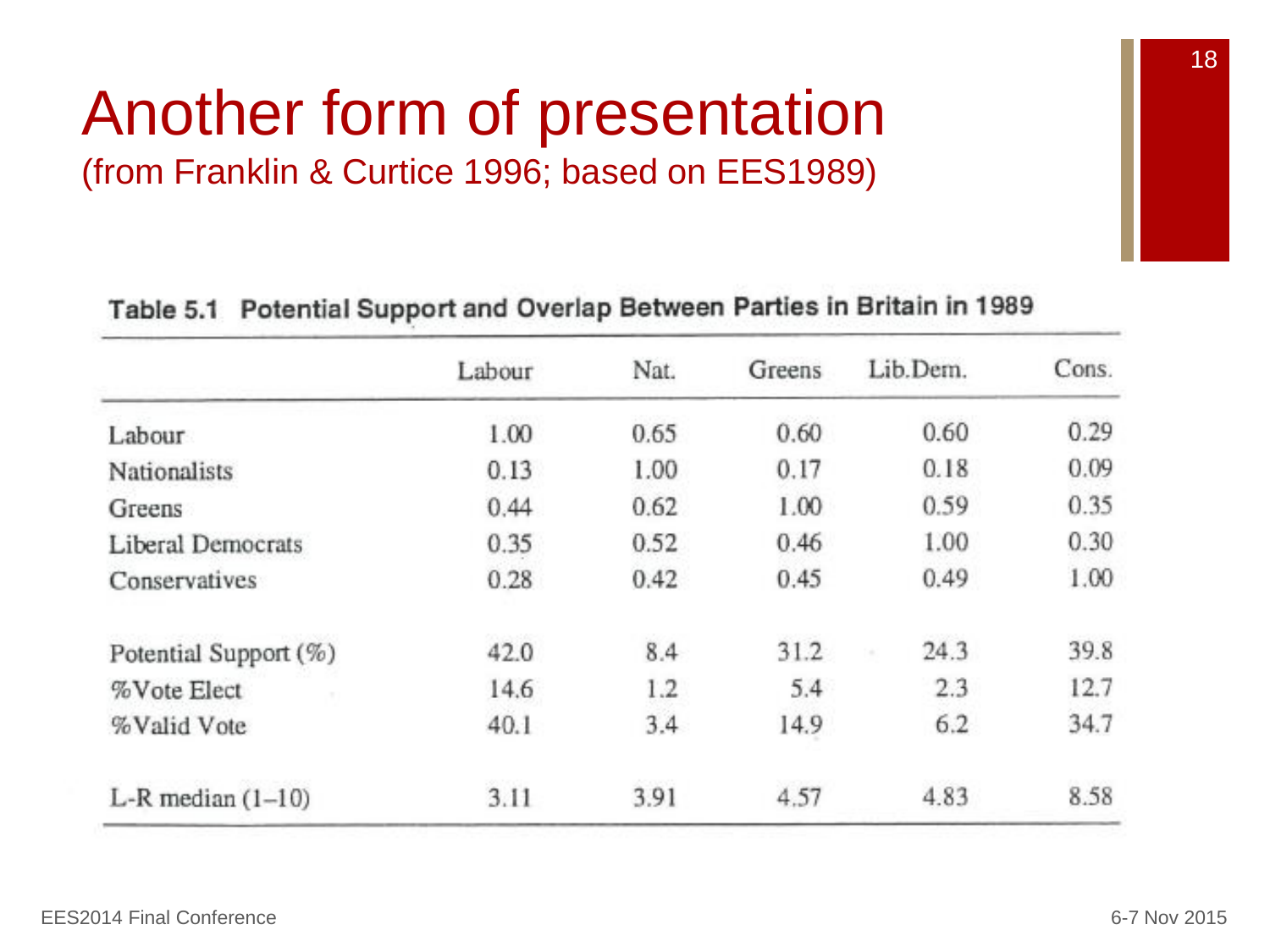### Competition vs all others

Party i's competitive relations vis-à-vis all other parties can be expressed as follows:

$$
PC_i = \frac{\sum_{j=1,j\neq i}^{p}(PC_{ij|i})}{P-1}
$$

And competitiveness of the entire party system (all parties vis-àvis all other parties):

$$
PC = \frac{\sum_{i=1}^{p} (PC_i \times EP_i)}{\sum_{i=1}^{p} EP_i}
$$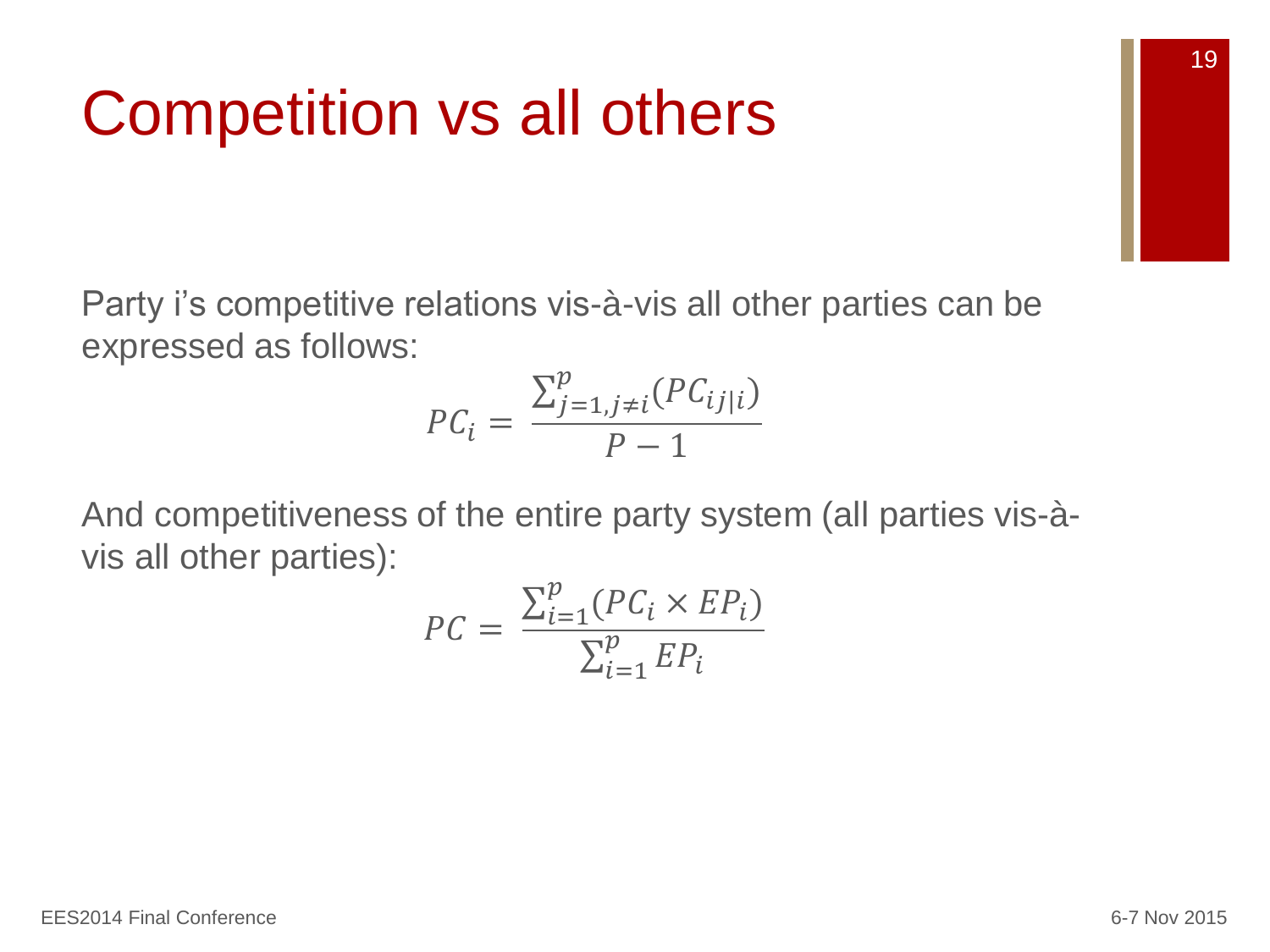## Further aspects of competitive relations

- *Incursive competition*: the extent to which those with a current choice or intended choice for party i are also available to other parties (thus: potential loss for party i)
- **Expansive competition**: the magnitude of party i's electoral potential amongst those whose current choice or intended choice is not for i (thus: the potential gains for party i)
- These aspects are of particular relevance when studying the effectiveness of campaign strategies of parties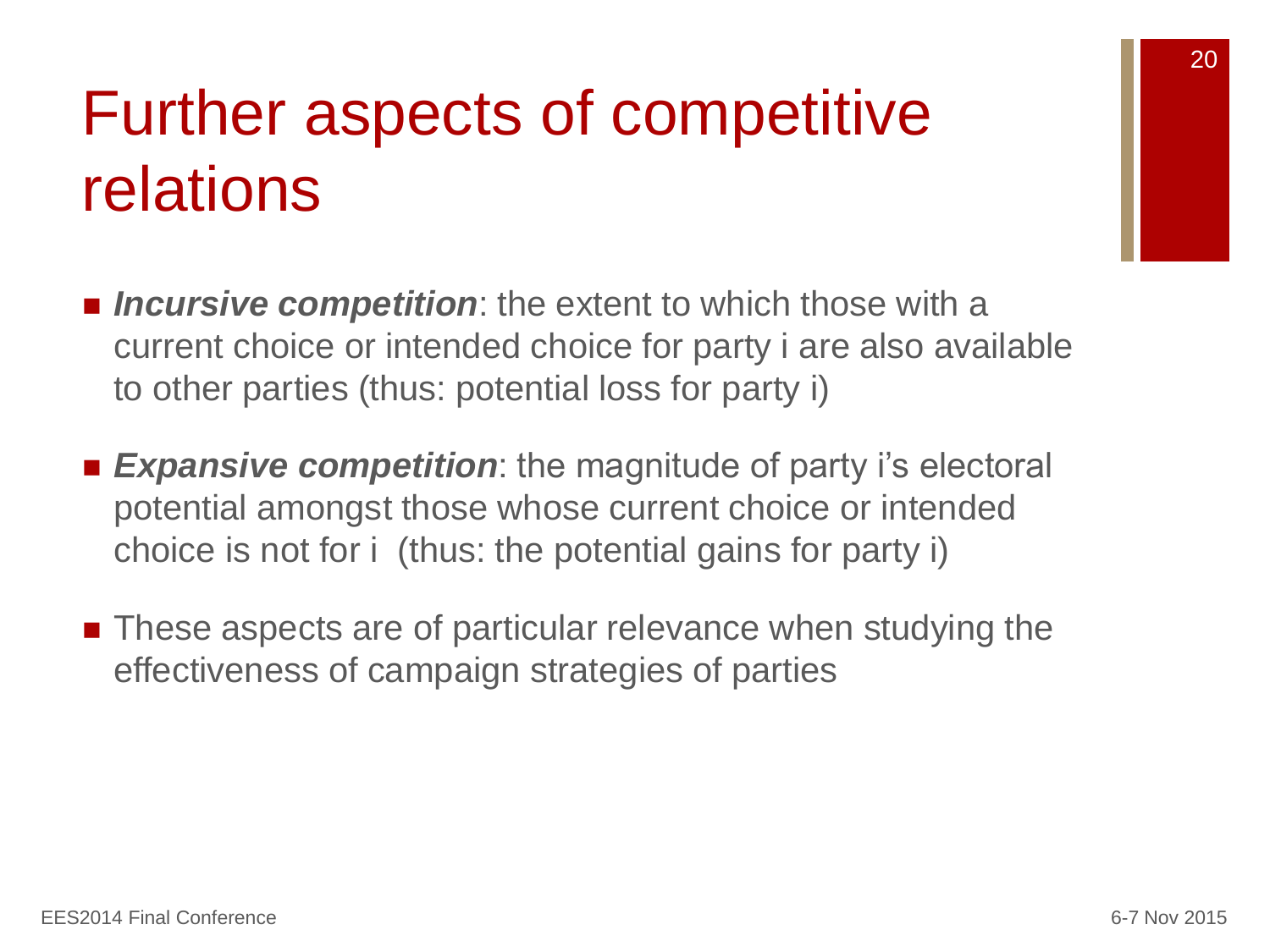## Database and tools under construction

- Syntaxes in STATA and SPSS for the calculation of the various measures discussed in this presentation, each allowing choice for the specification of the transformation function on slide 13
- Database for systems\*election years
	- Aggregated electoral availability (e.g., slide 10)
	- System-wide electoral competitiveness
	- Electoral competitiveness for all parties in PTV battery in EES
	- **Electoral competitiveness for all dyads in PTV battery in EES**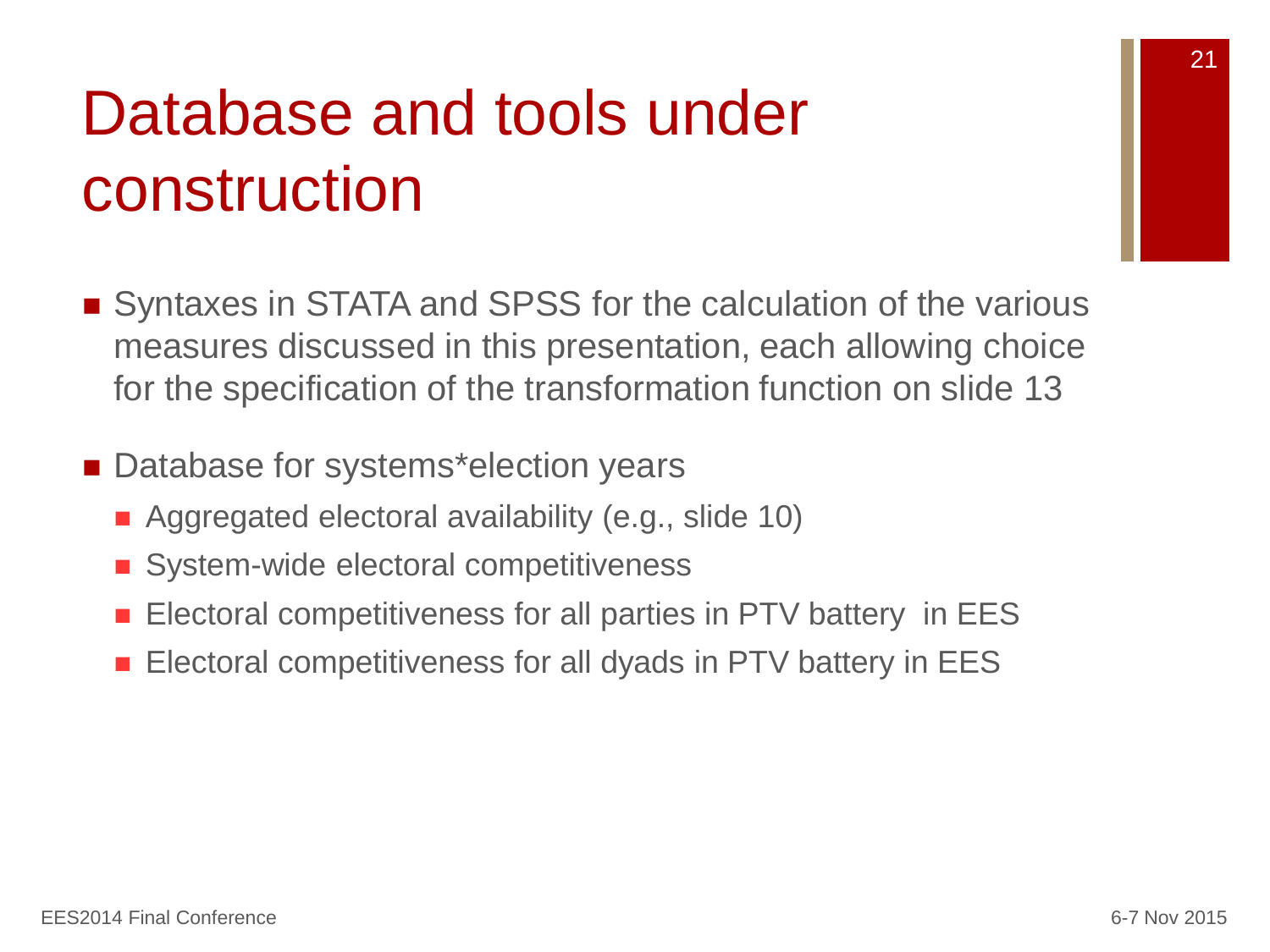22

### Thank you

### Q&A